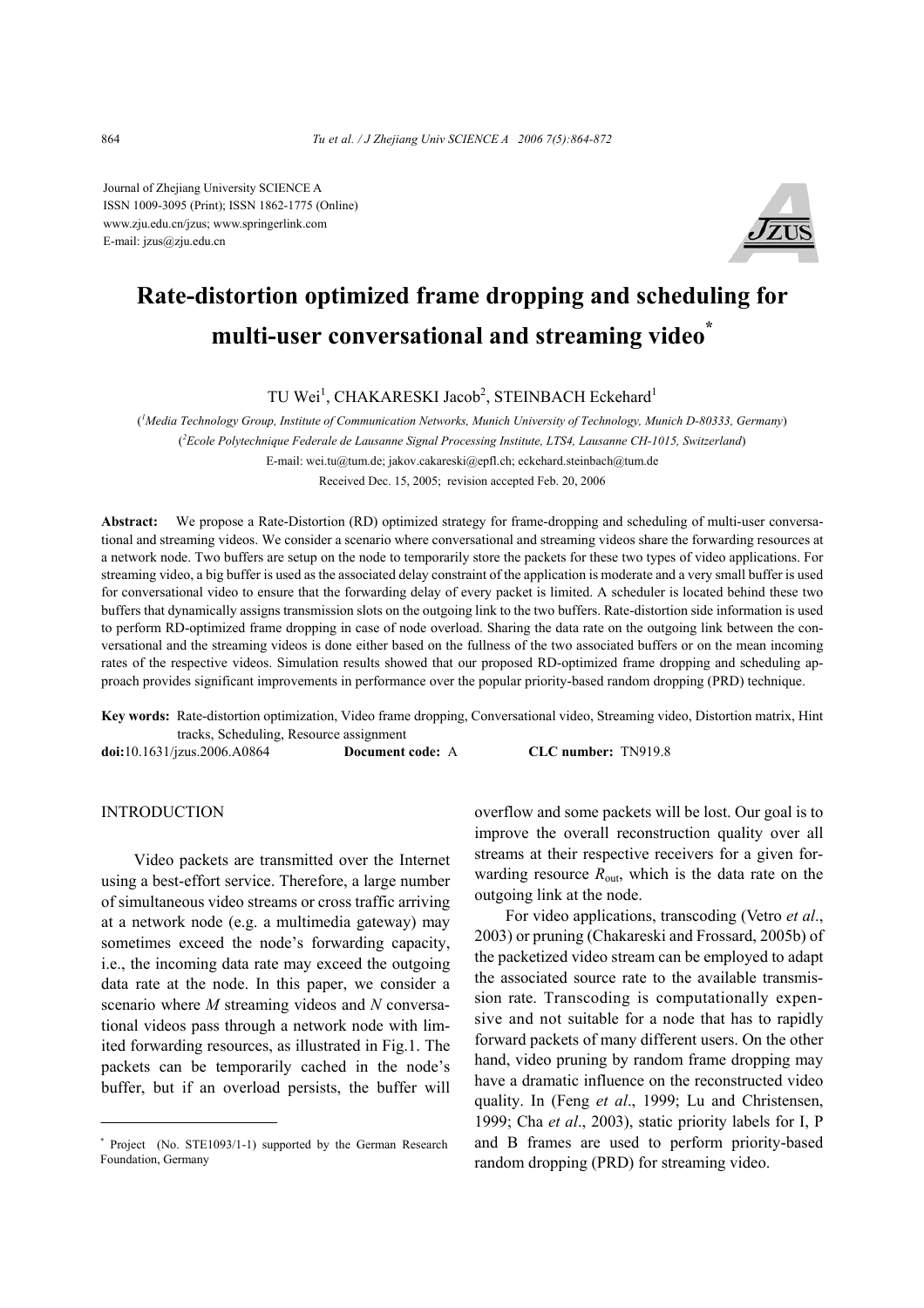

**Fig.1 A network node with** *M* **incoming streaming videos and** *N* **conversational videos that all have to be sent out via the same outgoing link**

Priority-based early random dropping (PRED) (Mahajan *et al*., 2001) improves PRD by starting to randomly drop some frames with lower priority at certain predefined buffer fullness levels. However, static priority labels cannot accurately describe the importance of the frames. For example, the first P frame in a Group of Pictures (GOP) is in most cases much more important than the last P frame, although they belong to the same class of frames. For conversational video the typical encoding structure is an initial I frame followed by all P frames. All P frames get the same label and there is no priority difference between different frames, while the loss of different P frames has different impact on the reconstruction quality (Chakareski *et al*., 2004).

Jointly optimized multi-user video frame dropping was proposed in (Chakareski and Frossard, 2005a; Tu *et al*., 2004). In (Tu *et al*., 2004), an RDoptimized frame dropping strategy for multiple users is introduced, but in that work, only streaming video is considered. In (Chakareski and Frossard, 2005a), Hint Tracks (HT) (Chakareski *et al*., 2004) are used for RD-optimized frame dropping for multiple users. Although the encoded videos have an IPPPPP structure, which is normally used for conversational video, the large dropping decision window seems not suitable for applications with tight delay constraints. However, as shown in this work, the idea of HT can be extended to provide RD side information for conversational video.

In this work, we propose an RD-optimized video frame dropping and scheduling approach for the scenario illustrated in Fig.1. As shown in Fig.2, our RD-optimizer performs two independent dropping decisions for streaming video and conversational video. The surviving frames are stored in two independent buffers. The buffer for conversational

video is relatively small in order to limit the forwarding delay. The buffer for streaming video is larger as a result of the moderate delay requirement. A scheduler is located behind the two buffers, which dynamically assigns the shared resource to the two buffers. The resource assignment in our work depends either on the fullness of the individual buffers or on the mean incoming traffic rates.





The rest of the paper is organized as follows. Section 2 introduces the RD-optimized frame dropping strategy and the dynamic resource assignment. Section 3 presents simulation results that show the improvements achieved by our proposed RDoptimized frame dropping and scheduling approach compared with priority-based dropping. Conclusions are presented in Section 4.

## RD-OPTIMIZED FRAME DROPPING STRATEGY

As shown in Fig.2, our RD-optimizer performs two independent RD-optimized frame dropping decisions and stores the surviving frames in two separate buffers. In this section, we first consider RD-optimized frame dropping for streaming video using two different types of RD side information proposed previously. The first type is the Distortion Matrix (DM), introduced in (Tu *et al*., 2004) and the second type is the Hint Tracks described in (Chakareski *et al*., 2004). Then, in Section 2.2 different frame dropping strategies are proposed for streaming and conversational videos, respectively. Finally, two approaches for dynamic resource assignment are presented in Section 2.3.

#### **Distortion information for streaming video**

1. Distortion Matrix (DM)

The Distortion Matrix proposed in (Tu *et al*.,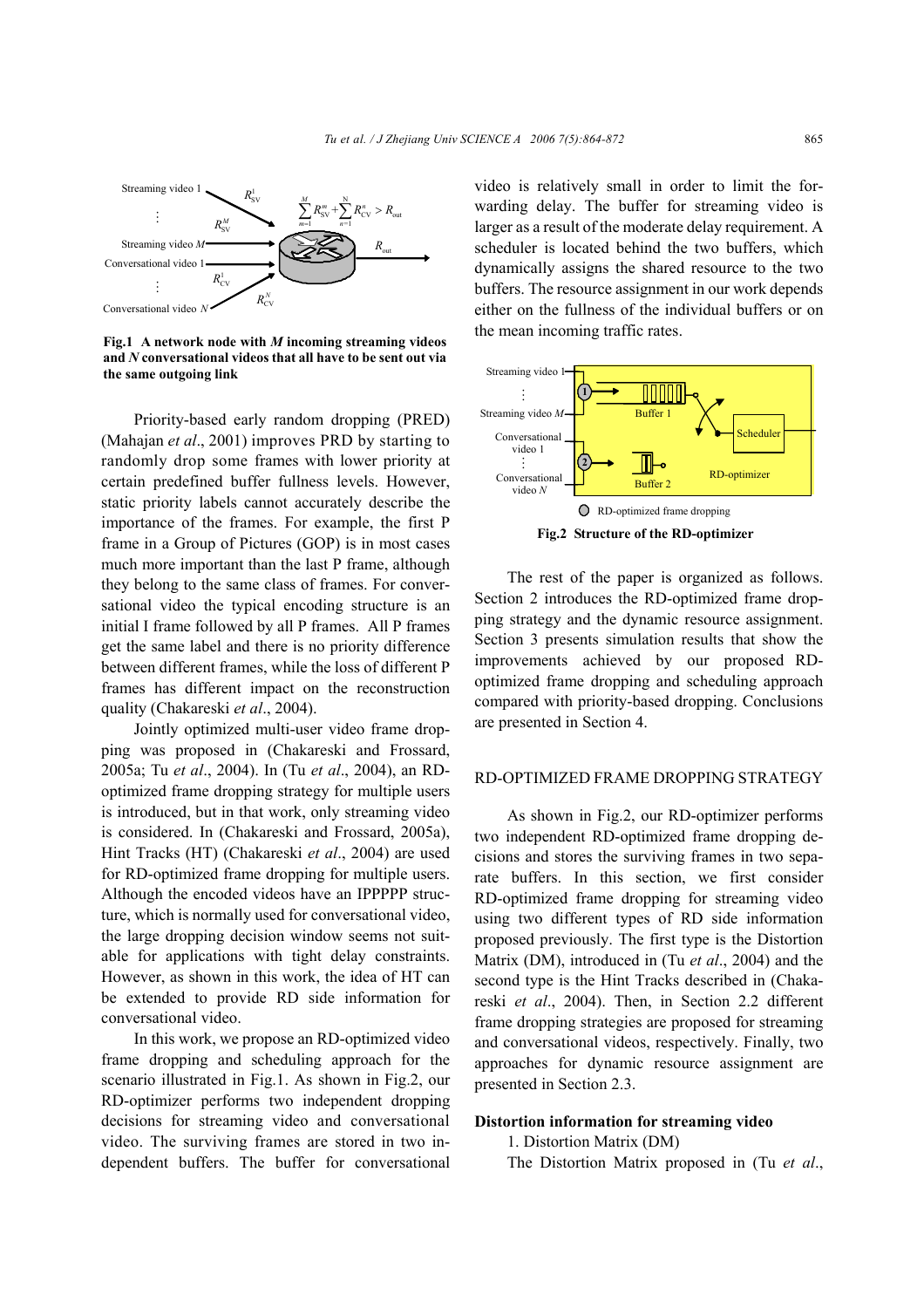2004) allows us to calculate the distortion caused by dropping frames in a GOP structured video stream. When calculating the distortion, we assume that a simple copy of previous frame error concealment scheme is used by the decoder. Once a specific P frame or I frame is lost, all depending frames in this GOP are replaced with the latest successfully decoded frame. The additional distortion for a particular dropping pattern is the sum of the individual frame distortions of the concealed pictures. The Distortion Matrix for a GOP with  $IB_1B_2P_1B_3B_4P_2B_5B_6$  structure is given as follows:

$$
\begin{array}{l|ccccccccccccccccccc|}\hline R: & D_1^R & D_{B_1}^R & D_{B_2}^R & D_{B_1}^R & D_{B_3}^R & D_{B_4}^R & D_{B_2}^R & D_{B_5}^R & D_{B_6}^R & \\ I: & / & D_{B_1}^I & D_{B_2}^I & D_{B_1}^I & D_{B_3}^I & D_{B_2}^I & D_{B_3}^I & D_{B_4}^I & D_{B_5}^I & D_{B_6}^I & \\ P_1: & / & / & / & D_{B_3}^P & D_{B_4}^P & D_{B_2}^P & D_{B_5}^P & D_{B_6}^P & \\ P_2: & / & / & / & / & / & / & D_{B_5}^P & D_{B_5}^P & D_{B_6}^P & \\ B_1: & / & / & D_{B_2}^B & / & / & / & / & / & / & / & \\ B_3: & / & / & / & / & / & / & D_{B_3}^B & / & / & / & / & \\ B_5: & / & / & / & / & / & / & / & D_{B_6}^B & \\ \hline \end{array},
$$

where  $D_{F_{\text{loss}}}^{F_{\text{rep}}}$  are the MSE values observed when replacing frame *F*loss by *F*rep as part of the concealment strategy. The column left to the distortion matrix shows the replacement frame  $F_{\text{rep}}$  for every row of the matrix. For instance,  $D_{B_1}^I$  represents the additional reconstruction distortion if the first B frame of the GOP is lost and therefore replaced by the I frame of that GOP. R is a frame from the previous GOP that is used as a replacement for all frames in the current GOP if the I frame of the current GOP is lost.

The number of entries of the DM can be calculated as follows:

$$
N_{\text{entries}} = \frac{1}{2} L \left( 3 + \frac{L}{N_{\text{B}} + 1} \right),\tag{2}
$$

where  $L$  is the length of the GOP, and  $N_B$  is the number of B frames between two P or I frames. Given this matrix, our RD-optimized frame dropping strategy for streaming video chooses between four possible dropping decisions that can be made for each stream: drop I frame, drop P frame, drop B frame and drop nothing. As part of our dropping decision, all depending frames in the same GOP are also dropped. For example, if we decide to drop the I frame of a GOP, this involves dropping all other frames from the GOP. Also, if we decide to drop a P frame, this involves dropping all depending B and P frames of this GOP. Although many possible dropping choices are available, previous dropping decisions and also the position of the frames can limit the computational complexity as stated in (Tu *et al*., 2004).

When we calculate the DM, a simple copy of previous frame error concealment is assumed and it is also used as the error concealment scheme at the decoder in (Tu *et al*., 2004). Although the actual error concealment scheme might be more sophisticated, our proposed DM still accurately represents the reconstruction distortion for the scheme in (Tu *et al*., 2004) as a result of dropping all dependent frames.

2. Hint Tracks (HT)

RD Hint Tracks, proposed in (Chakareski *et al*., 2004; 2005; Liang *et al*., 2003), are measured by feeding a specific loss pattern to the decoder and summing up the resulting increase in MSE over all affected frames of the video sequence. For streaming video with an IBPBP… GOP structure, two frames that belong to two different GOPs can be considered independently and distortion can then be calculated individually. Given that the *k*th frame in display order in a GOP is a P or I frame and is lost, the dependent B and P frames are not dropped. Instead, the decoder performs error concealment for the dropped frame and keeps on decoding. At the beginning of the next GOP, the error propagation terminates, as shown in Fig.3. For B frames, as they are not used as reference frames, there is no error propagation to other frames.



**Fig.3 Error propagation for a single lost frame** *k* **in a GOP of** *L* **frames and IBPBP … structure** 

The estimated distortion for P or I frames is calculated as follows:

$$
D^{0}(k) = \sum_{i=k-N_{\rm B}}^{L} \Delta d_{i}.
$$
 (3)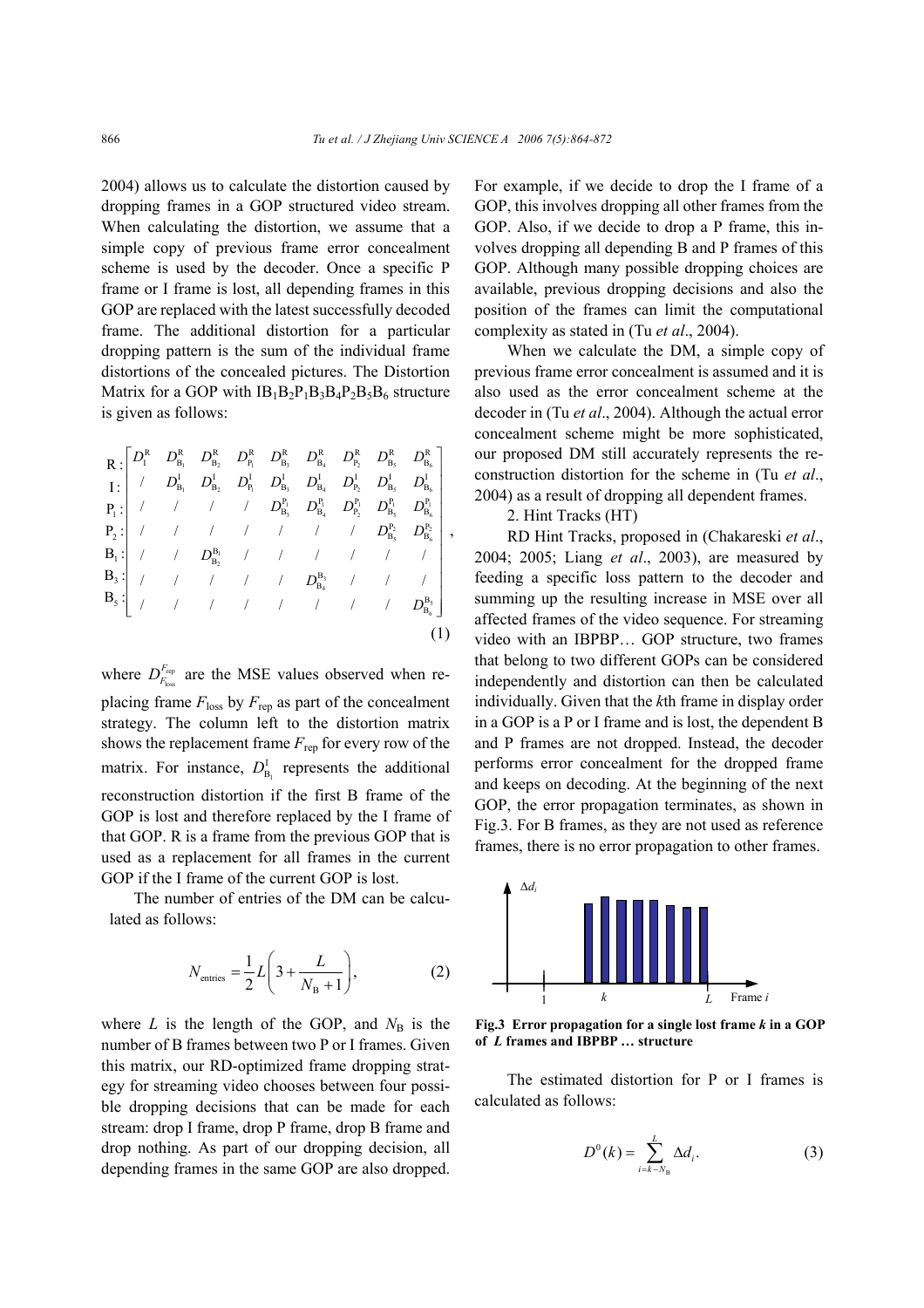$L$  is the length of the GOP and  $N_B$  is the number of B frames between two I and P frames. Here *i* starts from  $k$ − $N_B$  because the  $N_B$  frames before the *k*th frame in the GOP are B frames, which use the lost frame *k* as a reference frame. For example,  $N_B=1$  in Fig.3.  $D^0$ represents the distortion under the assumption that each frame loss is independent. However, it is close to the real distortion only when the loss rate is very low and the packet loss process is not bursty in nature. For more accurate distortion estimation, we have to use all  $D^0$ ,  $D^1$ , ...,  $D^{L-1}$ , which calculate the additional distortion by dropping the current frame with the knowledge of which of the previous frames in the same GOP have been dropped. However, the computational complexity and storage cost of these higher order HTs are quite high. For *D*<sup>1</sup> , *L*(*L*−1)*/*2 entries are needed for the video stream with GOP length of *L*, and for higher order HTs, the number of entries increases polynomially. At high packet loss rates or when successive frame loss happens, HT with  $D^0$  or  $D<sup>1</sup>$  leads to false distortion estimation and hence suboptimal dropping decisions. The performance of an HT based approach for frame dropping depends on the number of frames that are considered jointly when the optimization is performed. In our case, a window of size *W* can be used so that at every moment *W* frames from each stream are taken into account for the optimization.

Our experimental results in Section 3.1 show that RD-optimized frame dropping using DM typically outperforms RD-optimized frame dropping using low order HT for streaming video. Therefore, we describe the RD-optimized frame dropping for streaming video in the following using DM as side information. For conversational video, the DM cannot be used and therefore we employ the HT approach for this video application.

### **RD-optimized video frame dropping**

We propose in this work that the dropping decision for streaming video is determined by minimizing a Lagrange cost function

$$
J_p(i) = \sum_{m=1}^{M} \Delta D_p^{m}(i) - \lambda(i) \sum_{m=1}^{M} \Delta R_p^{m}(i),
$$
 (4)

where  $\sum_{m=1}^{M} \Delta D_p^m(i)$  $D_{n}^{m}(i)$  $\sum_{m=1}^{M} \Delta D_p^m(i)$  and  $\sum_{m=1}^{M} \Delta R_p^m(i)$  $R_n^m(i)$  $\sum_{m=1}^{\infty} \Delta R_p^m(i)$  are extracted from the DM and represent the sum of the additional distortion and rate saving of all *M* streaming videos at frame *i* given dropping pattern *p*.  $\lambda(i) > 0$  is the Lagrange parameter at frame *i*, which can be determined from the current buffer fullness (Tu *et al*., 2004). When the buffer is lightly loaded, a small *λ* is used to give more importance to the incurred distortion. But rate saving is more important when the buffer is highly loaded. For streaming video, as the importance of current and future frames are known, some less important frames can be early dropped to free space for more important future frames.

For conversational video, the importance of future frames is unknown, which makes it unnecessary to make dropping decisions before the buffer is full. As the buffer size for conversational video is relatively small, we put all new frames to the tail of the buffer queue if there is enough space left. Otherwise, we compare the distortion per-bit utility (Chakareski *et al*., 2004) for frame *i* defined as the ratio  $\Delta D^n(i)/R^n(i)$  with the corresponding utility values for all frames in the buffer. Here  $\Delta D^n(i)$  is the additional reconstruction distortion that is incurred when frame *i* from stream *n* is dropped and  $R^n(i)$  is the size in bytes of this frame. The frames in the buffer with lower utility than the new incoming frame will be first marked to be dropped. If the buffer space released by dropping these frames is enough to put in the new frame, they are physically dropped from the buffer. On the other hand, if the released space is not enough to hold the new frame, it means the new frame is either too big or is not important enough for the reconstruction quality of the corresponding stream. Then this new frame is dropped and the marked frames in the buffer are recovered. Note that this approach is equivalent to that taken in (Chakareski *et al*., 2004) for creating priorities among frames in a transmission window at a streaming server.

### **Scheduling for streaming and real-time video**

Two separate buffers are employed to limit the additional delay experienced by the conversational video streams, as explained earlier. Compressed video has variable bit-rate, and hence fixed resource assignment may sometimes waste the resources, and sometimes lead to dropping some frames that could be avoided. With a dynamic resource assignment in place, the multiplexing of the multiple streams de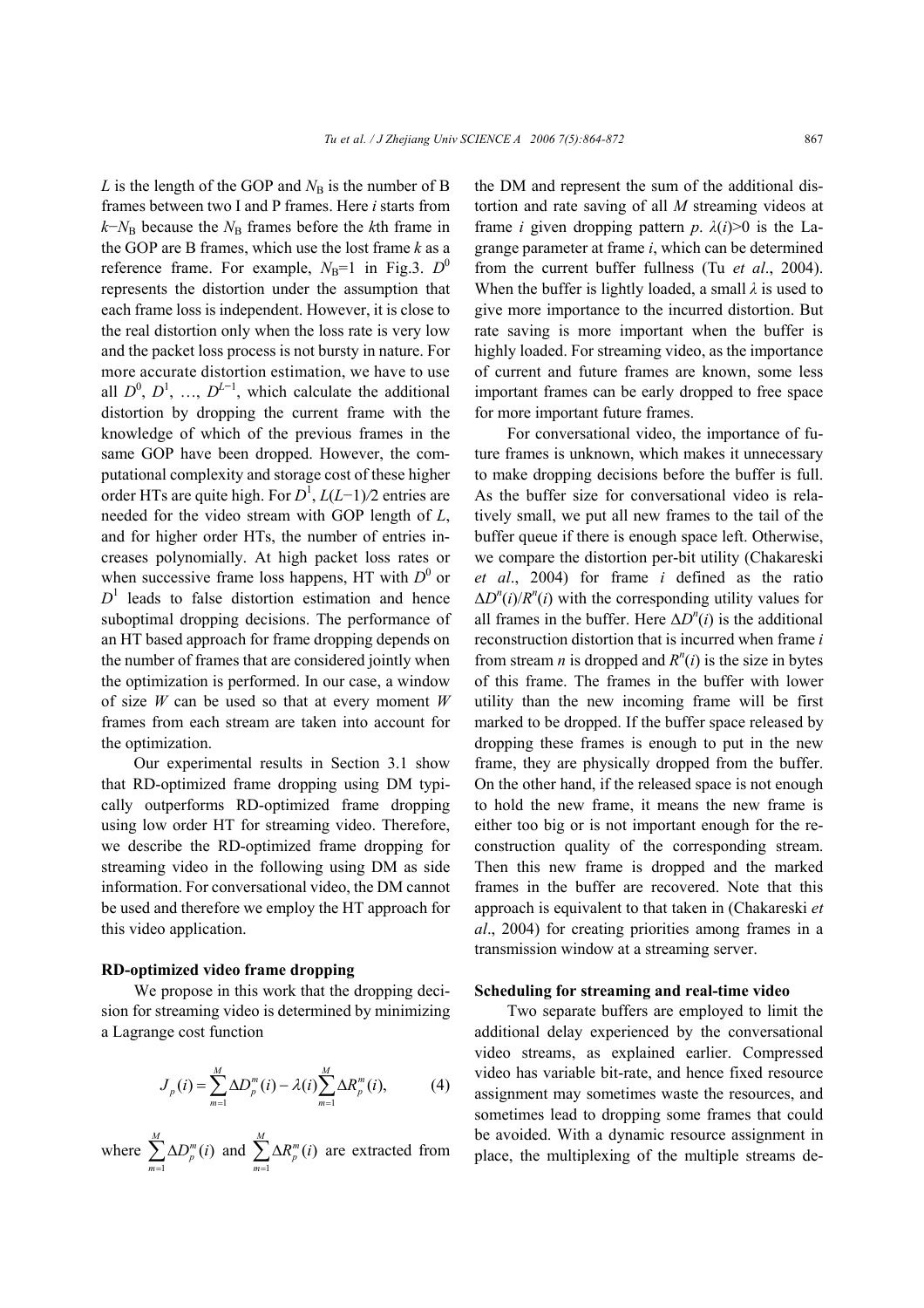creases the variation of the bit-rate and provides for more efficient resource utilization. Here, we propose two schemes for dynamic assignment of the data rate on the outgoing link. The first scheduling scheme is based on the short-term mean rates of the incoming streaming and conversational videos. The second scheme takes the buffer fullness level into account to avoid buffer overflow.

1. Short-term mean rate based scheduling

Compressed video streams are typically VBR (Variable Bit Rate), so when the outgoing link provides a transmission rate equal to the mean rate of the video stream, most likely some packets will be dropped if there is only a very small buffer at the node. But if we can perform the assignment adaptively following the variability of the stream's bit-rate, the resource can be more efficiently used. Without the knowledge of the size of future frames for conversational video, we can only make an estimation of the future bit-rate with the knowledge of the rate history. Here, we present a straight forward way to accommodate for this. We take *F* past frames from each stream as an estimation window. The current resource assignment is then calculated as follows:

$$
r_{\rm SV}^i = \sum_{j=1}^M \sum_{k=i-F-1}^{i-1} R_k^j \text{ and } r_{\rm CV}^i = \sum_{j=1}^N \sum_{k=i-F-1}^{i-1} R_k^j, \qquad (5)
$$

$$
S_{\text{SV}}^i = R_{\text{out}} r_{\text{SV}}^i / (r_{\text{CV}}^i + r_{\text{SV}}^i)
$$
 and  $S_{\text{CV}}^i = R_{\text{out}} - S_{\text{SV}}^i$ . (6)

Here,  $r_{SV}^i$  and  $r_{CV}^i$  are the sum of bytes from the previous *F* frames of *M* streaming videos and *N* conversational videos.  $S_{SV}^{i}$  and  $S_{CV}^{i}$  represent the assigned transmission rate to the two buffers.  $R_{\text{out}}$  is the total transmission rate on the outgoing link and it is assumed to be constant during the whole transmission. With the same Eq.(6), dynamic resource assignment for variable data rate on the outgoing link rate can also be calculated.

2. Buffer fullness based scheduling

Buffer fullness based scheduling is an efficient way for the scheduler to avoid buffer overflow. When the buffer is heavily loaded, it means the incoming rate is bigger than the assigned service rate and therefore new incoming frames are likely to be dropped. In this case, a large portion of the outlink rate should be assigned to this buffer. When the buffer is lightly loaded, the buffer can still hold some new coming frames and more transmission slots can be given to the other buffer. The transmission rate assigned to the streaming videos at frame *i* can be calculated with Eqs.(7) and (8) and the remaining transmission capacity is assigned to the conversational videos.

$$
r_{\rm SV}^i = \frac{1}{M \cdot (i-1)} \cdot \sum_{j=1}^M \sum_{k=1}^{i-1} R_k^j
$$
  
\n
$$
r_{\rm CV}^i = \frac{1}{N \cdot (i-1)} \cdot \sum_{j=1}^N \sum_{k=1}^{i-1} R_k^j
$$
 (7)

$$
S_{\rm SV}^i = R_{\rm out} \cdot \frac{B_{\rm SV}^i}{B_{\rm SV}^i + B_{\rm CV}^i} \cdot \frac{r_{\rm SV}^i}{r_{\rm CV}^i}.
$$
 (8)

 $r_{\rm sv}^i$  and  $r_{\rm cv}^i$  are respectively the mean incoming rates of the streaming videos and the conversational videos from the beginning till frame *i*−1.  $B_{SV}^{i}$  and  $B_{CV}^{i}$  denote the percentage of buffer load at the time instance when the *i*th frames of every stream arrives at the node.

## SIMULATION RESULTS

In this section, we first compare the performance of RD-optimized frame dropping for streaming video when using DM or  $HT-D^0$  as introduced in Section 2.1. Then, for streaming and conversational videos we investigate the improvement in average reconstruction quality that can be achieved by using the proposed RD-optimizer compared with priority-based random dropping (PRD). Finally, to show the influence of the delay constraint on the reconstruction quality of the conversational videos, we examine different sizes for the corresponding buffer.

In our simulations, we assume that four streaming videos are pre-encoded and four conversational videos are offline encoded with the H.264 codec (http://bs.hhi.de/~suehring/tml/). They arrive at an active network node and have to be sent out on the same outgoing link. Long test sequences are generated by concatenating several classic short test sequences. For simplicity, we always put the first frame of the new short sequence at the beginning of a new GOP for streaming video, which means that the last several frames in the short sequence may be cut out if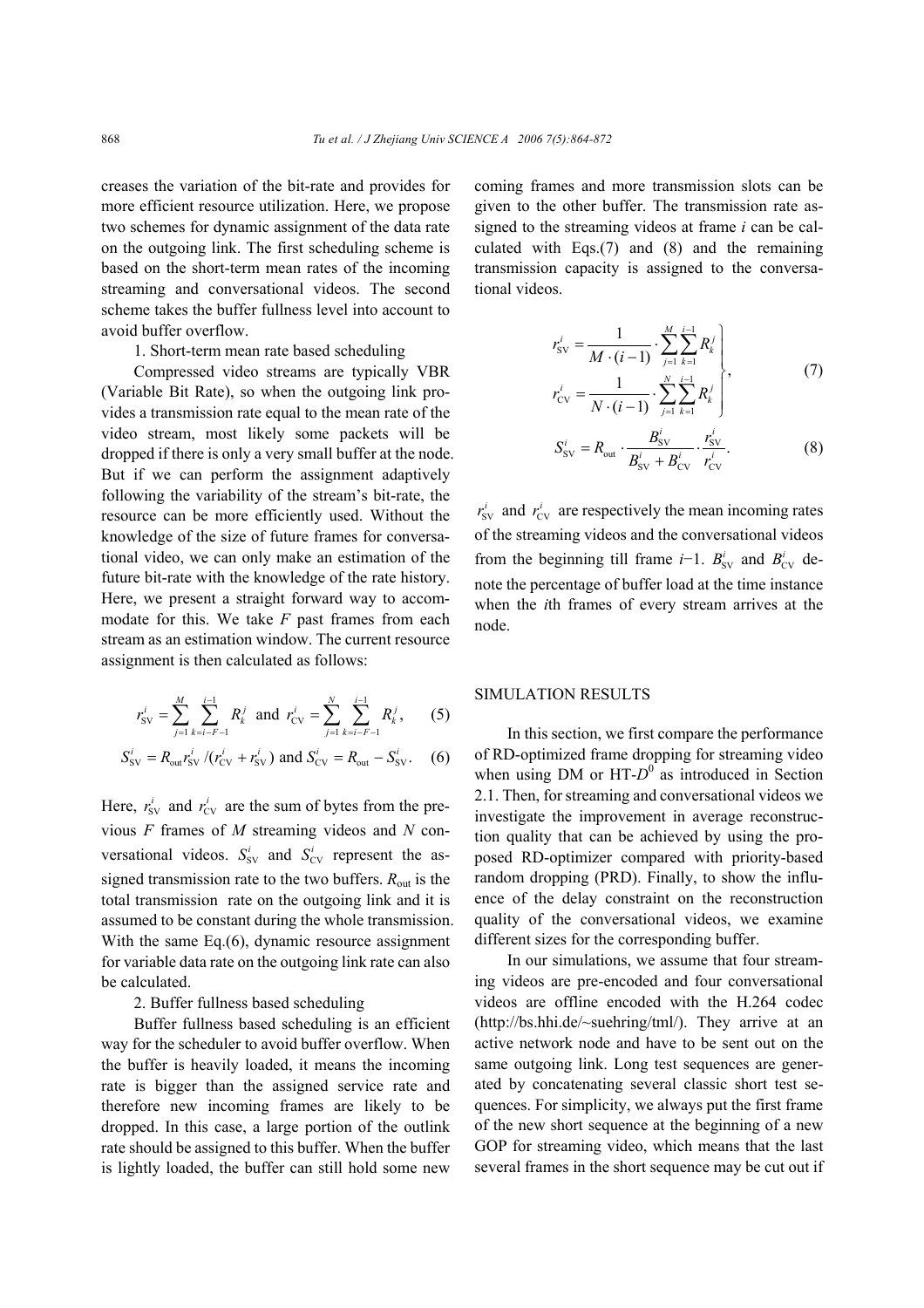they are fewer than one GOP length.

In Table 1, the first row below the name of the short sequences shows their length in number of frames. The numbers in the rows of the long test sequences represent the order that the short sequences are concatenated, i.e., the first frame of Suzie is just after the last frame of Carphone for CV\_1. The test sequences are named SV\_*X*\_*YY* for streaming video, where *YY* stands for the length of the GOP and *X* is just the index of the video. The number of B frames between two P or I frames is set to be 1 in the encodings.

Table 2 summarizes the main characteristics of the eight videos. A frame rate of 25 frames/s is assumed. For conversational video, in order to increase the error resilience, we insert one INTRA coded row of MBs every two frames, which results in an INTRA update period of 18 frames. As the very first frame of all test sequences is an I-frame, to avoid the loss of the first I frames, we assume that they have gone through the node and all dropping decisions are made after the arrival of the second frames of each stream. The respective sizes of the buffers for streaming and conversational videos are set to be 32 kbytes and 5 kbytes in our simulations.

## **DM compared with HT-***D***<sup>0</sup> for streaming video**

In this simulation, we compare the performance of DM with that of  $HT-D^0$  when they are employed for RD-optimized frame dropping of streaming video. Both types of side information are computed when the streaming videos are encoded off-line. The four

streaming video test sequences described in Table 1 are used.

We also compare the RD-optimized frame dropping with PRED for streaming video, which has been introduced in Section 1. In our simulation, the two thresholds  $T_1$  and  $T_2$  for B and P frames are set to be 70% and 90% of the full buffer load, respectively.

Fig.4 shows the average reconstruction quality (mean luminance PSNR) of the four streaming videos. DM and  $HT-D^0$  are used for the RD-optimized frame dropping. In this simulation, DM means that the distortion matrix in combination with Eq.(4) is used for RD-optimized dropping as described in (Tu *et al*., 2004). HT\_W1 uses HT as shown in Fig.3 instead of DM when the optimization is done. The same cost function and same way of calculating *λ* are used, but the frame dropping strategy with HT makes the drop-



**Fig.4 RD-optimized frame dropping for streaming video** using DM and  $HT-D^0$ 

| Table 1 Construction of the test sequences                                                                                                                           |          |        |         |         |     |                                         |      |       |  |  |  |  |  |
|----------------------------------------------------------------------------------------------------------------------------------------------------------------------|----------|--------|---------|---------|-----|-----------------------------------------|------|-------|--|--|--|--|--|
| Test sequence                                                                                                                                                        | Carphone | Claire | Foreman | Grandma |     | Miss America Mother & Daughter Salesman |      | Suzie |  |  |  |  |  |
| Frames                                                                                                                                                               | 380      | 270    | 400     | 300     | 150 | 320                                     | 220  | 150   |  |  |  |  |  |
| SV 1 20                                                                                                                                                              | 5        | 1, 4   | 3       |         |     | 6                                       |      |       |  |  |  |  |  |
| SV 2 22                                                                                                                                                              |          | 5, 6   | 4       |         |     |                                         |      |       |  |  |  |  |  |
| SV 3 24                                                                                                                                                              |          | 4      |         | 6       |     | 1, 5                                    |      |       |  |  |  |  |  |
| SV 4 26                                                                                                                                                              |          |        |         |         |     | 2, 6                                    |      |       |  |  |  |  |  |
| CV <sub>1</sub>                                                                                                                                                      |          | 3      | 4       |         |     |                                         |      |       |  |  |  |  |  |
| CV <sub>2</sub>                                                                                                                                                      |          |        |         | 2, 6    |     |                                         |      |       |  |  |  |  |  |
| CV <sub>3</sub>                                                                                                                                                      |          |        |         | 3, 6    |     | 1, 5                                    | 4    |       |  |  |  |  |  |
| CV 4                                                                                                                                                                 | 6        |        |         |         |     |                                         | 1, 5 |       |  |  |  |  |  |
| $\mathbf{T}$ . In the $\mathbf{A}$ defined by the state of $\mathbf{A}$ and $\mathbf{A}$ and $\mathbf{A}$ are all $\mathbf{A}$ and $\mathbf{A}$ are all $\mathbf{A}$ |          |        |         |         |     |                                         |      |       |  |  |  |  |  |

| Table 2 Characteristics of the test sequences |       |                 |                 |       |              |                |                 |        |              |  |  |  |
|-----------------------------------------------|-------|-----------------|-----------------|-------|--------------|----------------|-----------------|--------|--------------|--|--|--|
| Name                                          | SV 1  | SV <sub>2</sub> | SV <sub>3</sub> |       |              | SV 4 CV 1 CV 2 | CV <sub>3</sub> |        | CV 4 Sum/Avg |  |  |  |
| Mean rate (kbps)                              | 92.44 | 67.99           | 69.55           |       | 50.60 122.07 | 119.06         | 67.81           | 116.42 | 705.94       |  |  |  |
| Mean $PSNR$ (dB)                              | 38.63 | 38.32           | 38.10           | 38.24 | $-37.57$     | 37 26          | 37.36           | 37.69  | 37.90        |  |  |  |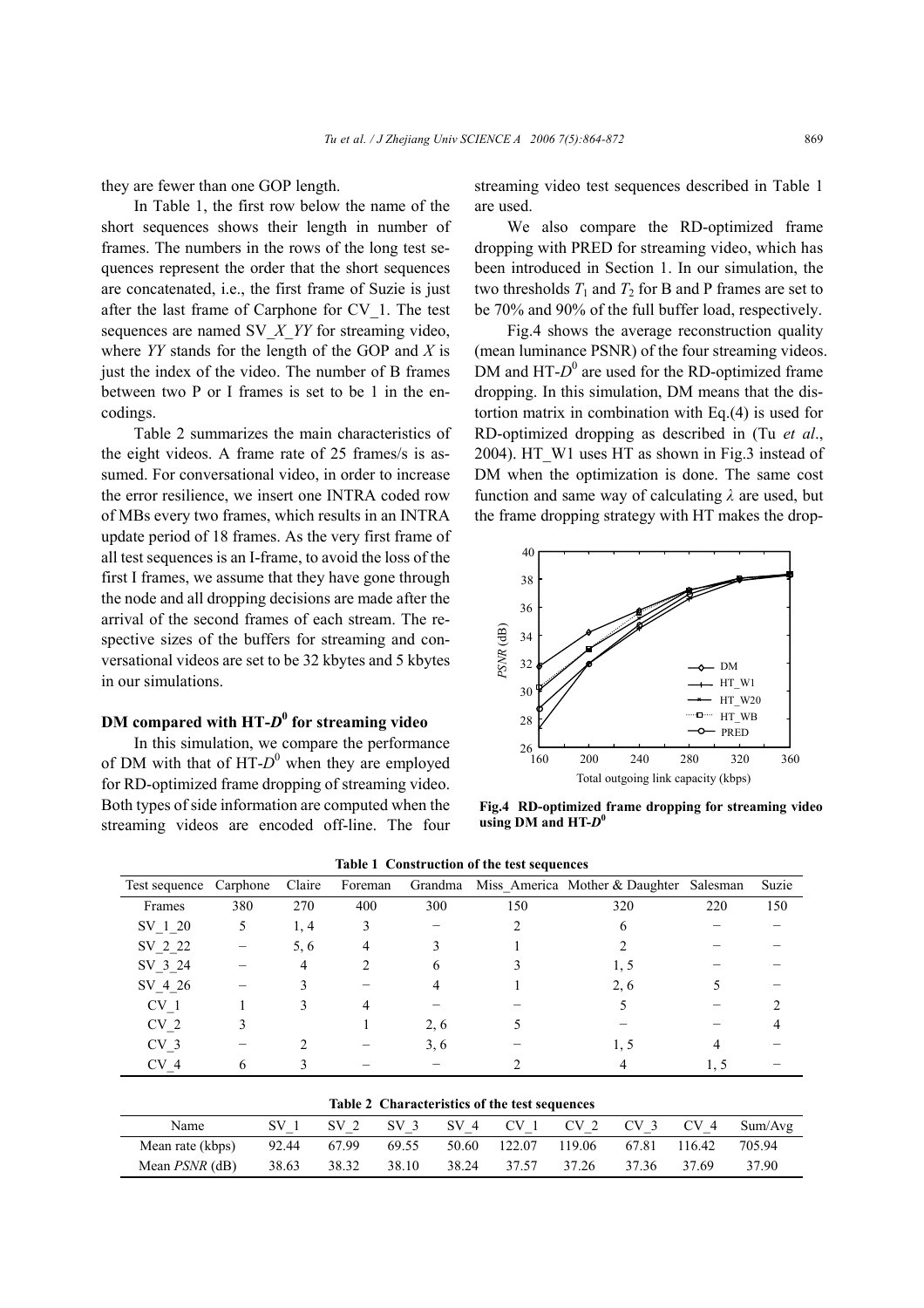ping decision only for the currently incoming frames, which means the decision window size is *W*=1. At high outgoing rate, the number of dropped frames is low, so  $HT-D^0$  accurately represents the true distortion. At low outgoing link rate, the distortion estimation of the HT- $D^0$  is no longer correct. Because of the wrong estimation of the reconstruction distortion, it performs even worse than PRED at very low outgoing link rates.

A small window for HT- $D^0$  based dropping may lead to an unfair comparison. Because of that, the dropping decision using  $HT-D^0$  could be done with a decision window of size *W*. The optimizer takes the side information of future frames in the decision window to minimize the cost function Eq.(4). Dropping decision can be made for all frames in the decision window, but only the current frames are put buffer if it is decided that they are not to be dropped. Surviving frames in the decision window can always be decided to be dropped in later dropping procedures before they are finally put into the buffer. Here, the decision window size should be properly selected. A too small window leads to less optimum, while too big window includes uncorrelated frames and increases the computational complexity. Here, we set the decision window size to be 20 frames/video and its performance as HT\_W20 in Fig.4. HT\_WB is achieved under the assumption that even though frames in the buffer could still be updated, which might be unrealistic for large buffer, it gives an upper bound on the achievable performance for HT-based frame dropping strategies. However, this upper bound is very close to HT\_W20, because at high rates, updates are rarely needed, while at low rates, HT cannot provide accurate distortion estimation. From the simulation results, we can see that with big decision window, more than 2 dB improvement for low link rates is observed when compared with HT\_W1, but are still inferior performance compared with RD-optimized frame dropping using DM.

## **Performance comparison of RD-optimized frame dropping and PRED/PRD**

In this experiment, we compare our proposed scheme with priority-based random early dropping (PRED) for streaming video as described in the last simulation and conventional priority-based random dropping (PRD) for conversational video. Because of the big difference of their delay constraint, we employ separate buffers for the two different kinds of video streams as shown in Fig.2. The PRD always drops a frame when the buffer is not able to hold new incoming frames. For conversational video, most of the frames are P frames and there is no static priority difference between them, so when multiple frames are coming at the same time instance, a simple round robin scheme is used to check whether a frame can be put into the buffer.

Our proposed optimizer uses DM for streaming video and HT for conversational video. In this simulation, HT- $D^0$  is used, because it is shown in (Chakareski *et al.*, 2005) that HT- $D^0$  has performance close to HT- $D<sup>1</sup>$  at a lower computational complexity. As the future RD information of future frames of the conversational video is unknown, it is impossible to pre-measure the HT. Therefore, we use the model proposed in (Liang *et al*., 2003) to estimate the total distortion  $D(i)$ , which is the sum of the distortion when frame *i* is lost plus the distortion due to error propagation over successive frames.

$$
D(i) = \sum_{l=0}^{M} MSE(i + l),
$$
 (9)

$$
MSE(i+l) = \begin{cases} MSE(i) \cdot r^{l} \cdot (1 - l/M), & \text{for } 0 \le l \le M, \\ 0, & \text{otherwise.} \end{cases}
$$
 (10)

*M* is the INTRA update period, which is 18 frames in this simulation. *l* indicates the distance between the concealed frames and the lost frame. *MSE*(*i*) is the MSE information sent along with the video stream, representing the reconstruction distortion associated with the loss of frame *i* only, where the missing frame is concealed by copying the previous frame (*i*−1). The attenuation factor  $r^l$  with  $r < 1$  accounts for the effect of spatial filtering and is set to be 0.997. 1−*l*/*M* accounts for the error reduction due to INTRA update. It is assumed that the error is completely removed by INTRA update after *M* frames.

Fig.5 shows the improvements obtained by the RD-optimized video frame dropping and scheduling strategy proposed in this paper. The PSNR values are averaged over the eight video sequences. When the outgoing link rate is larger than the mean incoming rate, the performances of the RD-optimizer and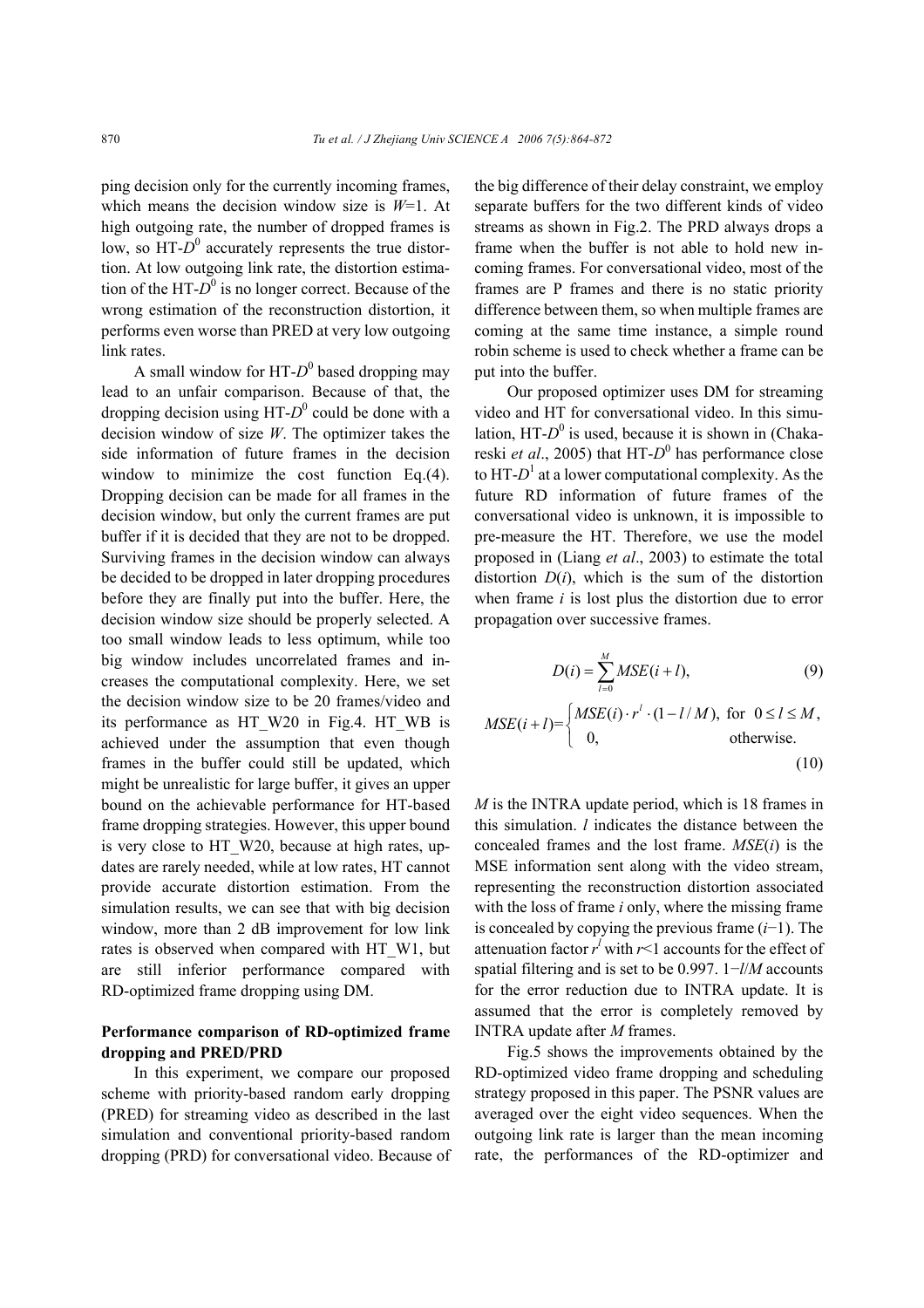PRED/PRD are close. But there is still a gap at 900 kbps, because the small buffer for conversational videos cannot hold too many frames during peak rate periods of the video streams. Then the optimized dropping has more opportunities to drop those least important frames even if they have been in the buffer waiting to be sent out.



**Fig.5 Performance comparison of the proposed RDoptimized frame dropping scheme and PRED/PRD** 

At the same time, dynamic resource assignment can also bring some spare transmission slots from the streaming video. When the outgoing rate is smaller than the total traffic rate, a performance gap of around 3 dB can be observed. RD\_FIX uses a fixed resource scheduling, while RD\_BUF and RD\_RAT represent the buffer fullness based and the short term mean rate based scheduling strategies introduced in Section 2.3. At low rate, the performance of these three scheduling strategies is almost the same. At high date rate, dynamic resource assignment performs much better, because giving some resource from buffer1 to buffer2 will not influence the quality of the streaming video too much, as those resources are mostly spared during the occurrence of the low data rate periods of the video streams. But with fixed resource allocation, these spare resources are wasted, which leads to degraded performance at high outgoing link rates compared with the dynamic resource assignment strategy.

Pre-computed HTs are not available in practice, but here we compute them in order to see if the approximation in Eqs.(9) and (10) leads to accurate results. Our experiments showed that pre-computed HT (RD\_BUF\_M) for the conversational videos and the approximation (RD\_BUF) obtained using Eqs.(9) and (10) lead to almost identical results. The estimation bias from the model does not affect the results because what we use in this simulation is the relative importance (*D*/*R*) between frames, and not absolute distortion values.

#### **Delay constraint for conversational video**

In the above simulations, we assumed that the size of the buffer for conversational video  $B_{CV}$  is 5 kbytes. This buffer size ensures that in our simulation most of the frames are delayed for less than 3 frame periods. For a different delay constraint, the corresponding size of the buffer has to be adapted. In this section, we investigate the influence of buffer size on average delay that packets suffer in the buffer and the reconstruction quality. In the following experiments, we assume a fixed outgoing rate is assigned to buffer  $B_{\rm CV}$  and observe only the average reconstruction quality of the 4 conversational videos.

Fig.6 shows the packet delay in the buffer, which is averaged over the delay of all packets from all conversational videos. As the packets are scheduled at every frame slot, the minimum delay in the buffer for the packets corresponds to one frame slot. At low transmission rates, large buffer introduces significant delay. When the buffer size is 5 kbytes, only the average delay at the lowest rate exceeds 3 frames. With the knowledge of the estimated average total bitrate of the conversational videos, it is not difficult to select the proper buffer size to fit the delay constraint.



**Fig.6 Average delay with different buffer size for conversational videos**